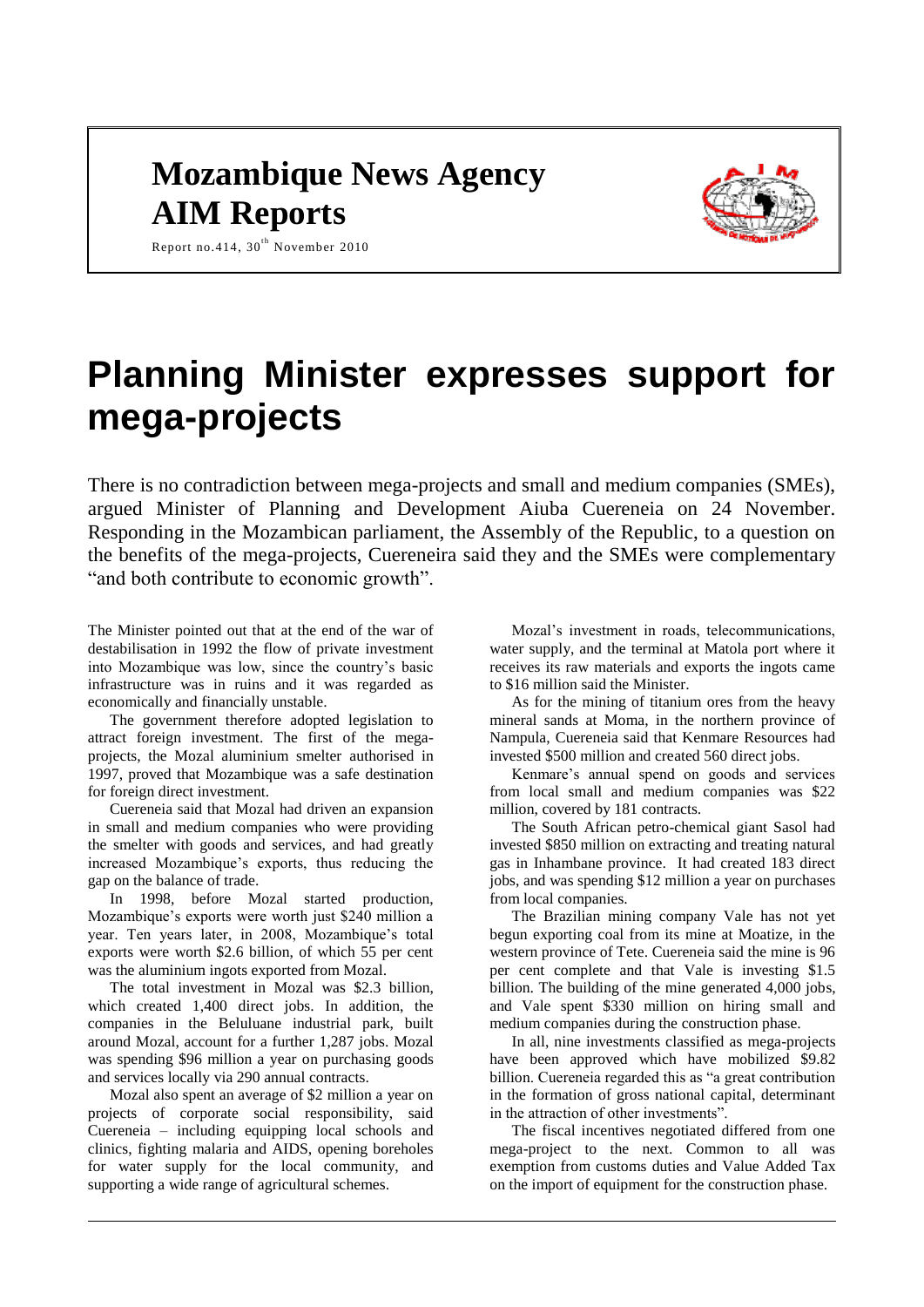# **Major gas discovery in Rovuma Basin**

The Texas-based Anadarko Petroleum Corporation has announced a major new discovery of natural gas in the Rovuma Basin, off the coast of the northern Mozambican province of Cabo Delgado.

The discovery at the Lagosta field is close to the company's two other gas finds at Barquentine and Windjammer. Gas was discovered at Windjammer in February and at Barquentine in October.

According to Anadarko's Vice-President for Worldwide Exploration, Bob Daniels, the discovery "significantly expands this emerging world-class natural gas province".

Enough gas has been found to develop a project to liquefy the gas for export. Daniels stated that "although additional appraisal drilling will be required, we believe the three discoveries announced to date already exceed the resource size threshold necessary to support an LNG (liquefied natural gas) development, and we have assigned an integrated project team to begin advancing commercialization options. Given the global LNG trade and its indexing to the global crude market, this resource can provide tremendous economic value for the people of Mozambique, the government and the partnership".

Anadarko will soon move on to drilling for more hydrocarbons 17 miles to the south at a fourth well, Tubarao.

First, however, Anadarko plans to drill deeper at Lagosta. So far, the well has been drilled to a depth of 13,850 feet in water that is 5,080 feet deep. The company intends to drill to a total depth of 15,900 feet.

Anadarko is the operator of Offshore Area 1 and holds a 36.5 per cent share of the fields. Its co-owners are Mitsui of Japan (20 per cent), BPRL Ventures and Videocon (both of India, with 10 per cent each) and Cove Energy of Britain (8.5 per cent). The Mozambican government is represented by Empresa Nacional de Hidrocarbonetos which holds a 15 per cent interest in the fields.

Following the announcement Cove Energy saw its London share price jump by 12 per cent.

#### **Maputo Port capacity to quadruple by 2025**

The Chief Executive Officer of the Maputo Corridor Logistics initiative (MCLI), Brenda Horne, has announced that the amount of traffic handled by Maputo port could grow from the current 10 million tonnes per year to 48 million tonnes by 2025.

Speaking in Johannesburg to the Portuguese news agency Lusa, Horne also said that the new one-stop border post between South Africa and Mozambique at Ressano Garcia is about to begin functioning for buses and taxis, saving a great deal of time in the crossing between the two countries.

The one-stop border post for freight, which came into operation earlier this year, has provided significant savings in travel time for those South African operators who use Maputo port for their exports and imports.

"Trucks equipped with satellite tracking systems enable us to calculate that the trip between the border post and the port, the unloading and the return now take around five hours, which is fantastic, if we compare it with the ten hours needed previously", said Horne.

MCLI is a grouping of South African and Mozambican companies created to boost the use of Maputo port and the road and rail links between the port and South Africa.

### **EU funding for Mozambican roads**

The European Commission has approved funding of  $E22.5$ million (about \$30 million) for the Mozambican road sector for the period 2010-2013.

According to Glaucio Calzuola, head of the European Union mission in Mozambique, "Mozambican roads play a special role, both in terms of poverty reduction, by facilitating access by the poor rural population to public services, to markets and to job opportunities, and in terms of promoting economic development, by supporting trade and regional integration".

The funds are to support "the creation in Mozambique of an adequate, well managed, economically efficient and sustainable road network".

It should contribute to achieving the results expected from the Mozambican government's Integrated Road Sector Programme (PRISE), namely "conclusion of the priority work in the primary network, improved access to the roads, and the creation of sustainable mechanisms to preserve and maintain the roads".

Some of the money will be spent on technical assistance to the National Road Authority (ANE) and the Road Fund, through local training for road officials and on building the management capacity of small and medium companies (SMEs) active in the road sector.

Under the tenth European Development Fund, the European Commission has allocated  $6622$  million to Mozambique for the period 2008-2013. An extra  $£12.11$ million was added to cope with price rises and their macroeconomic and social consequences, and  $£11.67$  million to compensate for fluctuating export revenue.

# **President Guebuza in Libya for Africa-Europe summit**

President Armando Guebuza on 28 November arrived in Tripoli to take part in the third Africa-European Union summit.

The summit is being held on the theme "Investment, Economic Growth and Job Creation".

A Mozambican diplomat told reporters that Africa "wants this to be a partnership of a new type, a partnership that is on a footing of equality, and which leaves aside the traditional concept of donors and recipients".

At the Tripoli meeting the heads of state and government will discuss peace and security, governance and human rights, climate change, regional integration, agriculture and food security, and immigration.

The summit will attempt to strengthen the political dialogue between Africa and the EU. The partnership between the two continents is to rest on a consensus about common values and interests, and common strategic objectives.

Mozambique's Minister of Industry and Trade, Armando Inroga, who is accompanying President Guebuza, told the press that Mozambique's attitude towards Africa-EU cooperation is based on the government's five year programme for 2010-2014.

Each African region will present a specific theme to the Tripoli summit. The Southern African Development Community (SADC), represented by South Africa, will present the theme on the Millennium Development Goals (MDGs), agriculture and food security.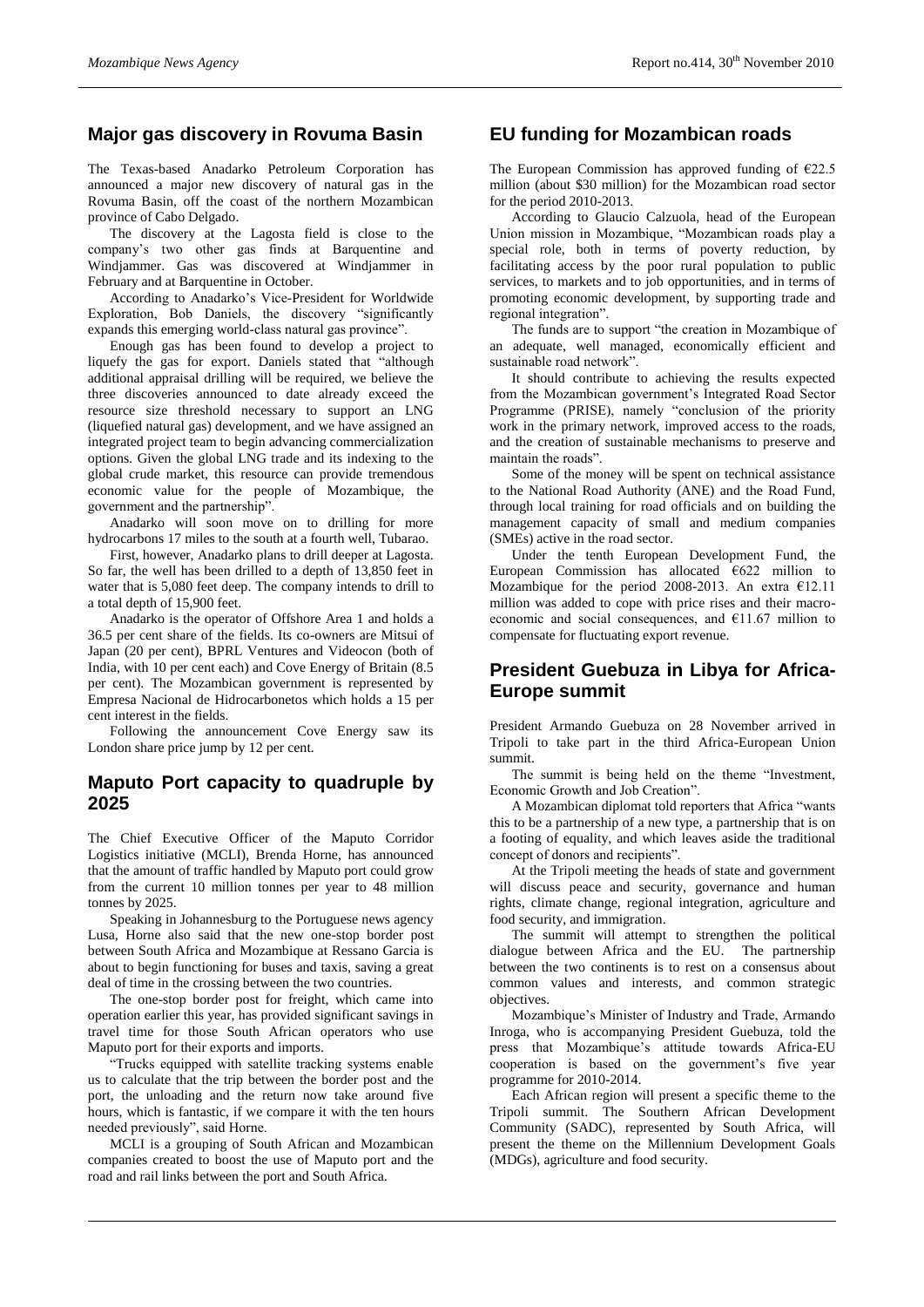# **Government committed to publicprivate partnership**

President Armando Guebuza declared in Maputo on 24 November that the government is committed to carrying out fully its role in consolidating public-private partnerships.

Speaking at the closing session of the 12th Annual Conference of the Private Sector, organised by the Confederation of Mozambican Business Associations (CTA), President Guebuza said "the public-private dialogue should evolve to a stage where, as partners, we feel that we share responsibilities in carrying it through effectively. In this sharing of responsibilities we shall understand that each side is under pressure to deliver, and has demands to make, because we are all impatient and want to move more quickly".

"We must also work to be more inclusive", the President added. "We must find ways of reaching more economic actors, including the cooperative sector, the rural producers and even induce the informal sector to formalize its activity".

President Guebuza said that the country has been attracting investment from companies of all sizes – and the investors "are not attracted just because we are hospitable or because we are endowed with many natural resources".

"They are also attracted", he insisted, "by the business environment that we have been consolidating, through the reforms underway to establish a stable and credible financial system".

He paid tribute to the private sector conferences "for their role in inducing structural transformations and for the gradual improvement in macro-economic stability".

"The wind is blowing in our favour, in favour of the growth of national companies and of companies implanted in Mozambique", President Guebuza said. "But we must always be aware that, like the wind, some of these opportunities may be fleeting, and so must be exploited while they exist".

"We must continue to invest in innovation and in incorporating techniques and technologies that lead us to produce with greater efficiency", he said. "If we become more efficient, then we shall become more competitive".

He also called on Mozambican businesses to be "more creative and dynamic in exploiting the opportunities to establish or consolidate our business community, and strengthen its relationship with foreign businesses, We have to read the market attentively, minimize risks and diversify the products we are offering to the national, regional and global markets".

President Guebuza stressed that company leaders should have a vision that they share with their workers, eliminating foci of conflict, so that workers and bosses alike have the same long term objective. "A good climate in the workplace helps towards greater productivity", he said, because when workers feel that they are valued "they may give more of themselves to the company".

#### **Businessmen seek Saudi partners**

A group of Mozambican business people will participate in Saudi Arabia, in the "Gulf –Africa Investment Forum 2010" held under the theme "Promoting Economic Relations".

This is a forum on investment opportunities in the areas of telecommunications, infrastructure, agriculture, trade, energy and natural resources.

"At the forum, the national business community will be able to promote business and investment opportunities in Mozambique and exhibit products and projects," according to the Mozambique Confederation of Business Associations.

#### **Rice processing factory for Matutuine**

A partnership between the Mozambican company Ubunto and the Libyan Investment Fund is to invest \$33 million in rice production and processing in the southernmost Mozambican district of Matutuine.

The first stone in a rice dehusking factory was laid on 29 November. The factory, with the capacity to process 600 tonnes of rice a day, should be concluded by 2012.

The Bela Vista Rice Project is currently looking for the best variety for the Matutuine soil. It is expected that, as from 2012, the Bela Vista Rice project will bring to market at least 27,000 tonnes of rice a year.

By 2014, the area under rice cultivation is expected to reach 5,000 hectares, and the harvest is projected at 57,000 tonnes of rice a year.

Technical advice on cultivation is being provided by Vietnam and by Thailand for processing.

#### **Chinese company wins water tender**

The Mozambican government's Water Supply Assets and Investment Fund (Fipag) announced on 26 November in Maputo that the China Henan International Cooperation Group has won the tender to modernize the water supply network in the western province of Manica.

Fipag project coordinator Sergio Cavadias said that under the contract, worth \$42.4 million, the Chinese company will install 100 kilometres of pipes to increase water supplies to three towns in the province (Chimoio, Manica Town and Gondola), increasing the water supply from 4,000 to 40,000 cubic metres a day.

This contract is part of a program initiated in 2008 to increase the supply of piped water in these areas from the current 30,000 people to at least 230 000 people.

#### **Joint venture for Tete minerals**

The London-based companies North River Resources and Baobab Resources have formed a joint venture under which Baobab will develop North River's exploration licenses at Mount Muande in the western Mozambican province of Tete.

The project is looking for magnetite, phosphorus, uranium and gold. Baobab will gain a 60 per cent share in the project if it invests \$625,000 in an initial exploration programme over a period of 12 months.

Further investment by the company can bring its share up to 75 per cent, and then to 90 per cent if it finances a definitive feasibility study. If North River invests on a pro rata basis, it will retain its 40 per cent stake.

Baobab says it will "assume technical management and operational responsibilities for the project. Compilation of historical exploration data has commenced, and drilling is scheduled for the second quarter of 2011".

Baobab is already developing iron, vanadium and titanium resources elsewhere in Tete.

North River holds two exploration licences at Mount Muande, covering 338 square kilometres. The area is about 25 kilometres north-west of Tete city.

According to North River managing director David Steinepreis, "this agreement with Baobab will ensure that these Mozambican licences, which are contiguous with Baobab's Singore and Massamba Group projects, are advanced in order to create value for North River whilst enabling our team to remain focussed on the development of our highly prospective Namibian assets".